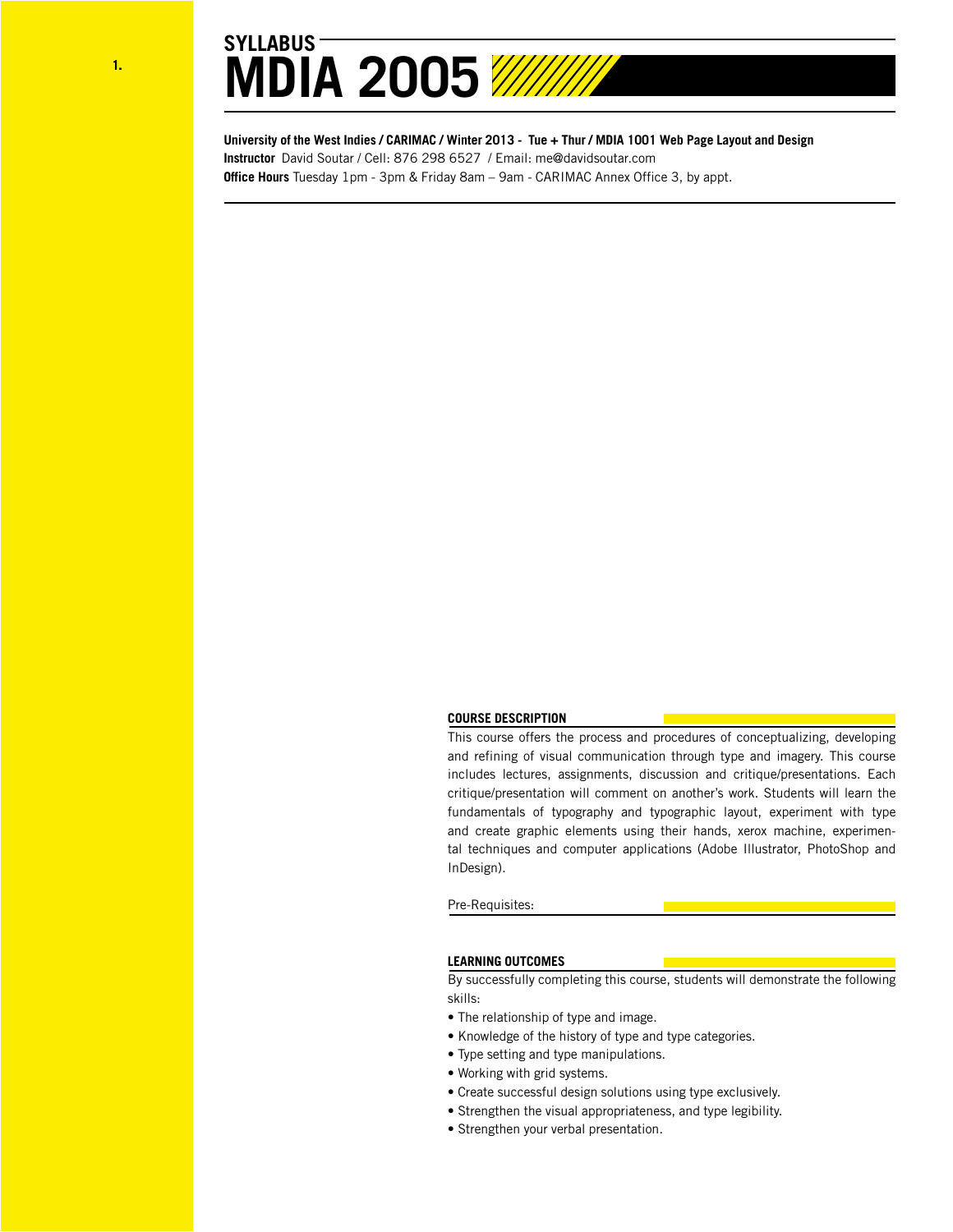# **REQUIRED MATERIALS / SUPPLIES\***

- 1. x-acto knife with No. 11 blades (buy at least a 15 pack)
- 2. 3M 3/4 inch double stick tape [the brown tape, with peel away backing works the best, it sometimes comes in a plastic bag, ask for it if you can't find it- but it is hard to find. More than likely, you'll find the one in the yellow cardboard package, which will work fine, but is messy.
- 3. 24 inch (or larger) metal ruler with non-skid back
- 4. a burnisher
- 5. a brayer (4" wide)
- 6. 3M Super 77 spray mount
- 7. a pad or roll of tracing paper
- 8. Bestine Solvent & Thinner
- 9. rubber cement pick-up
- 10. a pair of scissors
- 11. Higgins T-100 black ink
- 12. scotch tape
- 13. a cutting mat
- 14. CD(s) or USB Flash/Jump drive & e-mail account.
- 15. a sketchbook
- 16. Staedtler Mars white eraser
- 17. #2H pencil(s) or lead holder with #2H leads

# \*LACK OF REQUIRED SUPPLIES WILL AFFECT YOUR GRADE NEGATIVELY

## **ART SUPPLY STORES**

The Art Centre - 202 Old Hope Rd Kingston 6 Screen Art Supply - 3A Central Ave Kingston 10

## **SELECTED BOOKSTORES**

The Script - Edna Manley College UWI Bookshop - University of the West Indies

## **REQUIRED TEXTS**

Ellen Lupton – *Thinking with Type, 2nd Revised and Expanded Edition 2010 Princeton Architectural Press* –*ISBN 1-568-98969-5*

Robin Williams – *The Non-Designer's Design and Type Books, Deluxe Edition, 2007 Peachpit Press – ISBN 0-321-53405-0*

#### **RECOMMENDED TEXTS**

Robert Bringhurst -*The Elements of Typographic Style* James Felici - *The Complete Manual of Typography* Ellen Lupton - *Thinking With Type* Alan & Isabella Livingston - Thames & Hudson *Dictionary of Graphic Design & Designers* Malcolm Barnard - *Graphic Design as Communication*

## **WEEKLY READING ASSIGNMENTS**

Each week there will be a Weekly Reading(s). You will be expected to read all Weekly Readings, coming to class prepared with questions or comments. This will depend on the entire class as a whole participating, not just a handful of students. Failure of the class to read Weekly Readings will result in a two page paper, on a subject/question of my choosing, for subsequent readings through the end of the semester.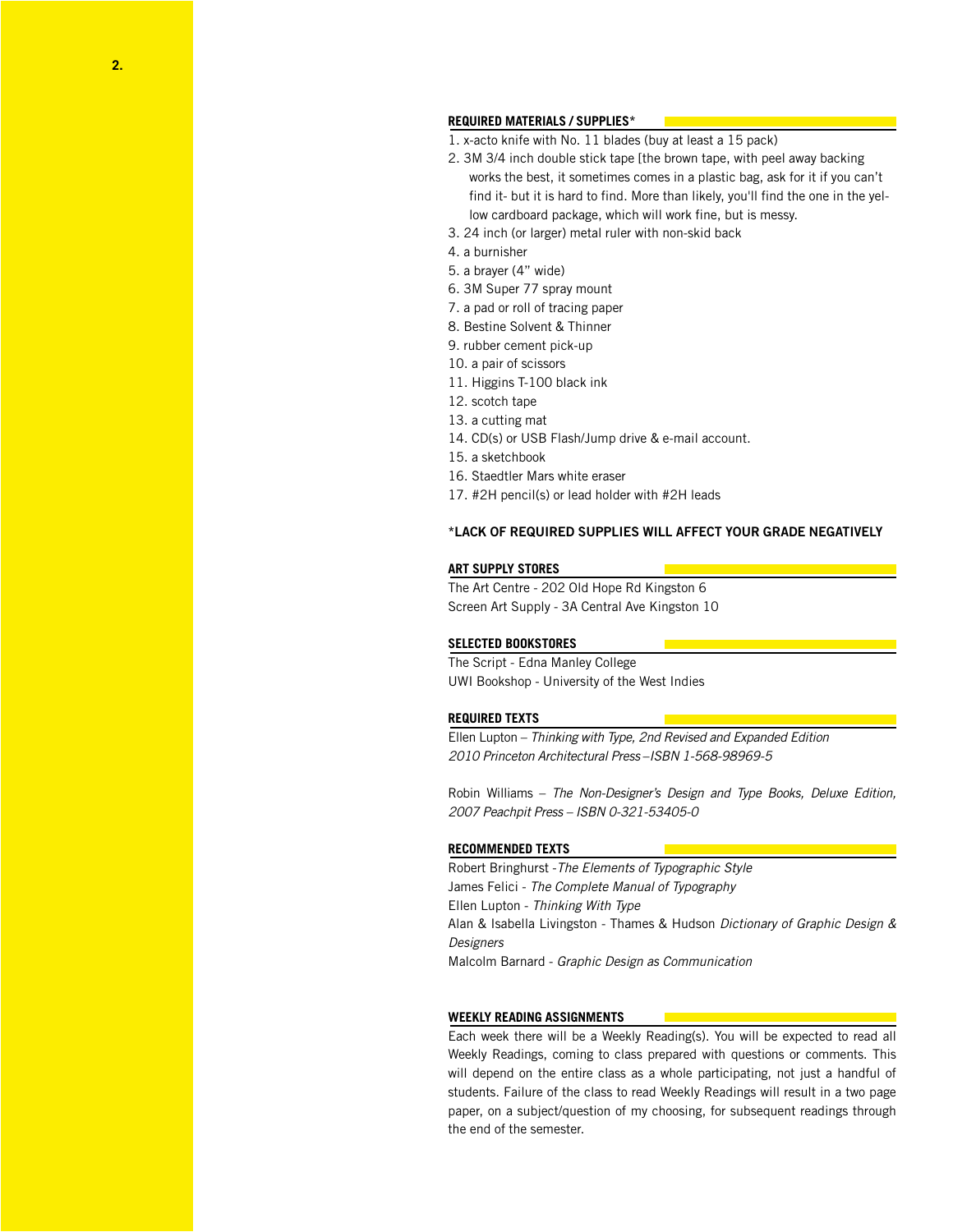#### **WEBSITES**

AIGA - http://www.aiga.org / http://www.aigasf.org Brand New - http://www.underconsideration.com/brandnew Communication Arts - http://www.commarts.com Creative Review - http://www.creativereview.co.uk/home Design Observer - http://www.designobserver.com Ellen Lupton - http://www.elupton.com Fontifier - http://www.fontifier.com Fonts 101 - http://www.fonts101.com FFFFound - http://ffffound.com Full Size Posters - http://www.fullsizeposters.com

Grain Edit - http://grainedit.com Identifont - http://www.identifont.com John Maeda - http://plw.media.mit.edu/people/maeda Just My Type - http://www.font-love.com/ My Fonts - http://www.myfonts.com Social Design Notes - http://backspace.com/notes TED - http://www.ted.com Typophile - http://www.typophile.com Typotheque - http://www.typotheque.com Unbeige - http://www.mediabistro.com/unbeige

# **PRE-PRESS / VENDORS**

Hot of the Press Shop 38 New Kingston Shoping Center 876 968 4547 http://www.hotpjamaica.com

Xpress Litho 3 Eureka Road Kingston 5 876 929 0040 http://www.xpresslitho.com

Pear Tree Press 19 Chelsea Avenue Kingston 10 876 926 5859 http://www.peartreepressjm.com/

Copy Cat Loshusan Shopping Center Shop 4 29 East Kings House Road 876 927 8799 http://www.copycatjm.com

Docutech LOJ Shopping Center 28 Barbados Av Kingston 5 876 754 5970

# **BINDERIES**

JAD Binders Hope Estate Kingston 6 876 977 5046

Prestigious Bindery & Accessories Mona Rehab Kingston 7 876 977 3066

# **PAPER**

Office Supplies Brokers 42 3/4 Beechwood Av Kingston 5 876 968 9227

Stationery & Office Supplies 23 Beechwood Av Kingston 5 876 926 5688 http://www.sosjm.com

Paper Place 22 Beechwood Ave Kingston 5 876 960 1861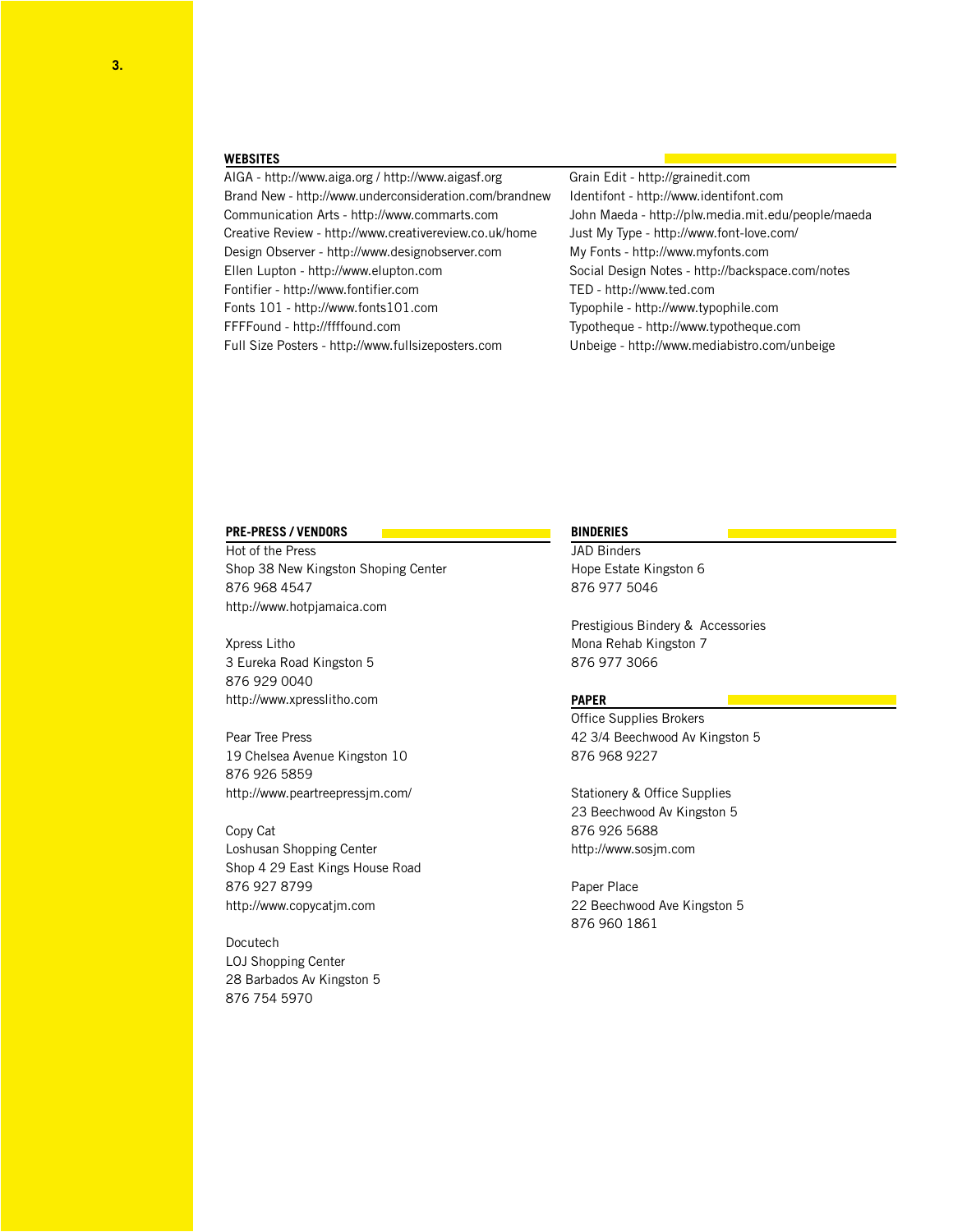#### **HOW THE CLASS WORKS**

Class meets Thursday in the **CARIMAC ANNEX LAB** for critiques, lectures, project comps, computer demonstrations, troubleshooting and project related work. Projects are scheduled to last approximately 1-12 weeks each, depending on complexity. Class crits are an integral part of the course. Crits will be intense and directed by the class, with the my role as moderator. Criticism shall be of a constructive nature, with the intent of helping your classmate develop his/her skills.

Cost per project can range from a few hundred dollars, to over a thousand dollars, your mode of production will determine final cost. Production/execution methods will vary, and ultimately will be articulated and supported based on your thesis, narrative and critical understanding of the problem.

#### **COURSE GRADE SCALE**

| $86 - 100\%$ | $A+$ | $53 - 56%$ | C+   |  |
|--------------|------|------------|------|--|
| $70 - 85%$   | А    | $50 - 52%$ | С    |  |
| $67 - 69%$   | А-   | $47 - 49%$ | C-   |  |
| $63 - 66%$   | $B+$ | $43 - 46%$ | D+   |  |
| $60 - 62%$   | R    | $40 - 42%$ | D    |  |
| $57 - 59%$   | R-   | $0 - \%$   | Fail |  |

- **A =** Performance of the student has been of the highest level, showing sustained excellence in meeting course responsibilities.
- **B** = Performance of the student has been good, though not of the highest level.
- **C =** Performance of the student has been adequate, satisfactorily meeting the course requirements.
- **D =** Performance of the student has been less than adequate.
- **F =** Performance of the student has been such that course requirements have not been met.

# **ALL ASSIGNMENTS ARE DUE AT THE BEGINNING OF THE CLASS/CRITIQUE.**

#### **GRADING POLICY**

Weekly assignments/exercises are weighted at between 5 and 10% of your final grade. The final project is worth between 50 and 60%. Work that is incomplete or executed incorrectly will receive fewer points. Final projects are graded on the final criteria:

| Design/Imagery | 20 points |  |  |
|----------------|-----------|--|--|
| Typography     | 40 points |  |  |
| Production     | 15 points |  |  |
| Sketches       | 15 points |  |  |
| Thesis         | 10 points |  |  |

Also considered are the following:

- Concept originality and clarity of idea
- Design organization, format, continuity
- Imagery execution of artwork
- Type typesetting, spelling, grammar, proofreading
- Production/Execution ability to follow project directions, quality of final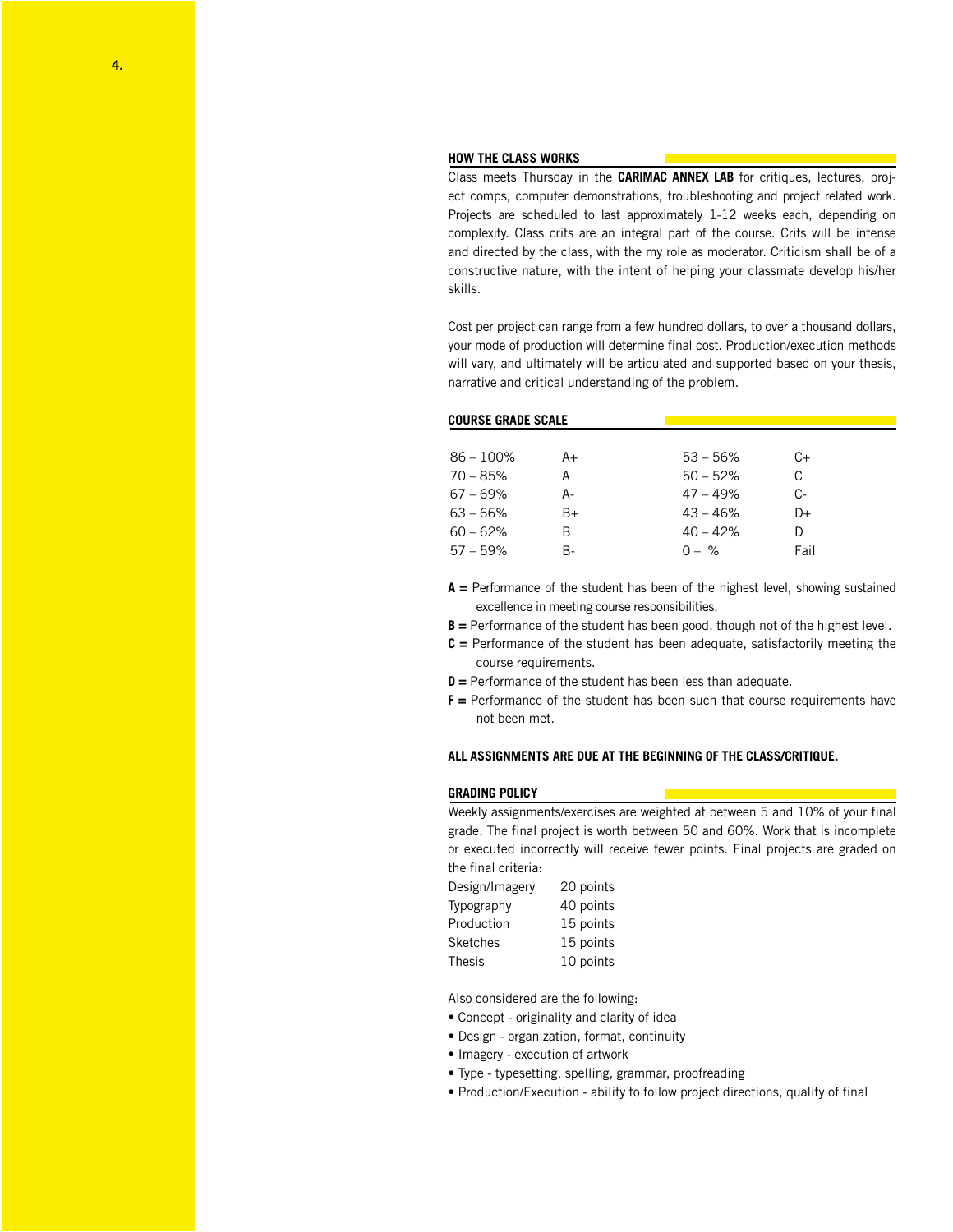# **FONT USAGE**

Due to overuse of "junk" and online fonts incorporated into many student projects - below are sanctioned fonts to be used on all semester projects. Use of a font(s) not on the below list requires my permission.

| Arial          | <b>Baskerville</b> | Caslon                  |
|----------------|--------------------|-------------------------|
| Century Gothic | Cochin             | Copperplate             |
| Courier        | Didot              | <b>Edwardian Script</b> |
| Futura         | Garamond           | Georgia                 |
| Gill Sans      | Helvetica          | Impact                  |
| Letter Gothic  | Minion             | Optima                  |
| Rockwell       | Times Roman        |                         |

## **PROJECTS AND GRADES**

Grades are based on completing these assignments:

- Projects
- Written Reports
- Readings / Essays
- Exercises / Check Points
- Sketchbook

Final grades will be determined by the following:

- comprehension and understanding of concepts covered in class
- ability to verbalize about images and concepts
- quality of work during semester
- contact with instructor and interaction with classmates
- class participation and contribution to group critiques/discussions
- attend all class sessions for full class time
- attend field trips and/or lectures by guest speakers during the semester TBD
- complete assignments by due dates
- keep a design diary/sketchbook (which will be due at end of course)
- exit exam

With each project, you will be expected to turn in a typed, one page thesis - in which you will [1] present your problem, [2] state what the project represented to you, [3] explain your design decisions, [4] your solution and [5] a conclusion in which you determine whether you were successful or not.

Presentation of work is a hallmark of graphic design, and as such you will be expected to present your work in a clean, proper and aesthetically pleasing manner. Basic production techniques will be covered and demonstrated in class.

#### **All Projects will be identified with the following:**

- 1. MDIA 2005 Typography / Soutar
- 2. Your Name
- 3. Project Name
- 4. Date

# **LATE PROJECTS WILL NOT BE CONSIDERED FOR A GRADE/CRITIQUE.**

**ONLY PROJECTS PRESENTED DURING SKETCH/COMP REVIEW/CRITS WILL BE ELIGIBLE FOR IN CLASS FINAL CRITS.**

**PDFs of your Final Projects (2-D only) will be submitted to me via email, or on a CD turned in at the end of the semester. Failure to send PDFs will affect your grade. PDF files should be named as follows: MDIA2005-PROJECT NAME-J DOE.pdf**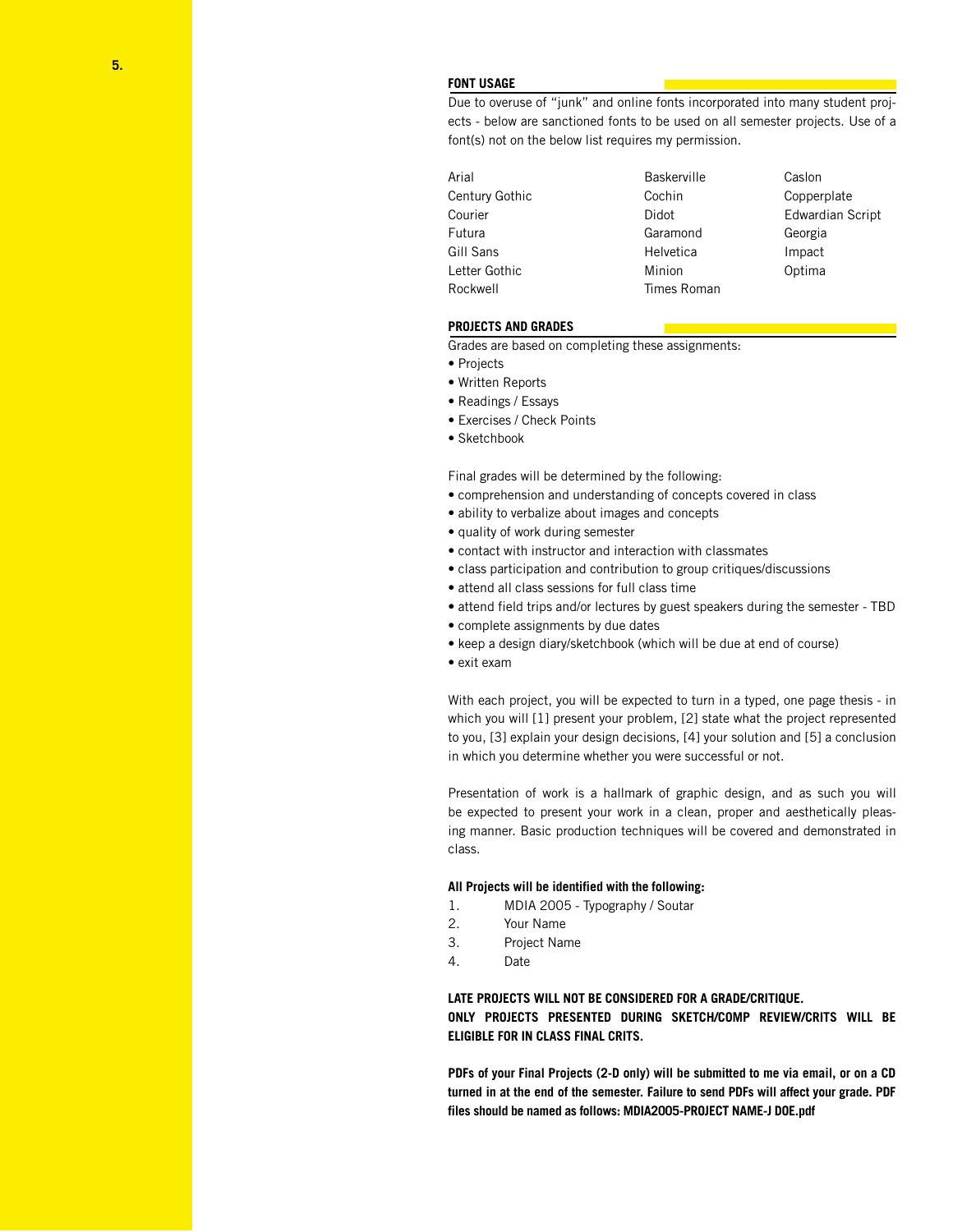It is very important that you attend each class. You will be expected to attend all class sessions, on time, for the full class time.

3 lates $* = 1$  absence

3 unexcused absences = a loss of 1 letter grade

3 or more unexcused absences = a failed grade for the course

**\***You are considered late if you show up to class after the official class time. If you arrive to class after roll has been taken, **IT WILL BE YOUR RESPONSIBILITY TO NOTIFY ME OF YOUR TARDINESS,** in order for me (or the T/A) to mark you as late and not absent for the class session.

## **HOW TO SUCCEED**

Design is a discipline and success is achieved by a systematic and incremental process of investigation and refinement. The class is rigorous and demanding, with a high workload - this is not an elective. While the amount of participation involved is elevated, the rewards, I feel, are worth it. Students are expected to participate in class activities, and by completing projects and weekly exercises, students will automatically produce successful design solutions and demonstrate the skills required to pass this class. Students are responsible for identifying homework by name, date and assignment. Weekly assignments will be informally critiqued in the classroom and turned in at the end of the semester. Final assignment critiques will be intensive and constructive. Assignments submitted after the critique due dates will not be accepted. Late work is not accepted without notification and instructor consent. If you cannot attend class, either notify me, e-mail me, leave it in my box in the DAI Office - FA121 or have a classmate turn it in on your behalf.

The lecture section of the course will be free in structure, a generic topic will be presented with the class dictating the flow of the discussion - As such, it is highly important that each and every class member speak up and generate opinions **- DO NOT BE AFRAID TO ASK QUESTIONS -** this is not the time for shyness. Developing your critical thinking skills will be of much importance - in order to defend your ideas and offer valuable/helpful criticism of your classmates work. You will be expected to bring in outside materials (such as an interesting magazine or object to share with the class).

# **THERE WILL BE NO E-MAILING, INSTANT MESSAGING, TWEETING, or CELL PHONE USAGE DURING CLASS/CRITIQUE TIME.**

**Use of any of these during class time will result in you being marked absent for the class session.** 

I believe risk taking is an applauded characteristic of graphic design - and as such I encourage it of my students. Just be able to argue/defend your choices/ outcomes. Feel free to challenge my design aesthetic.

You will be required to turn in a **Process Book** with each assignment. A Process Book documents all the sketches, ideas, thumbnails and any related research that went into your final project. In addition you will be expected to keep a sketchbook/notebook in which you will take class/lecture notes, create your sketches and document events/experiences outside of class. Your sketchbook will be turned in at the end of the semester and will count towards your final grade.

#### **Syllabus Changes**

Instructor reserves the right to revise this syllabus and schedule at any time.